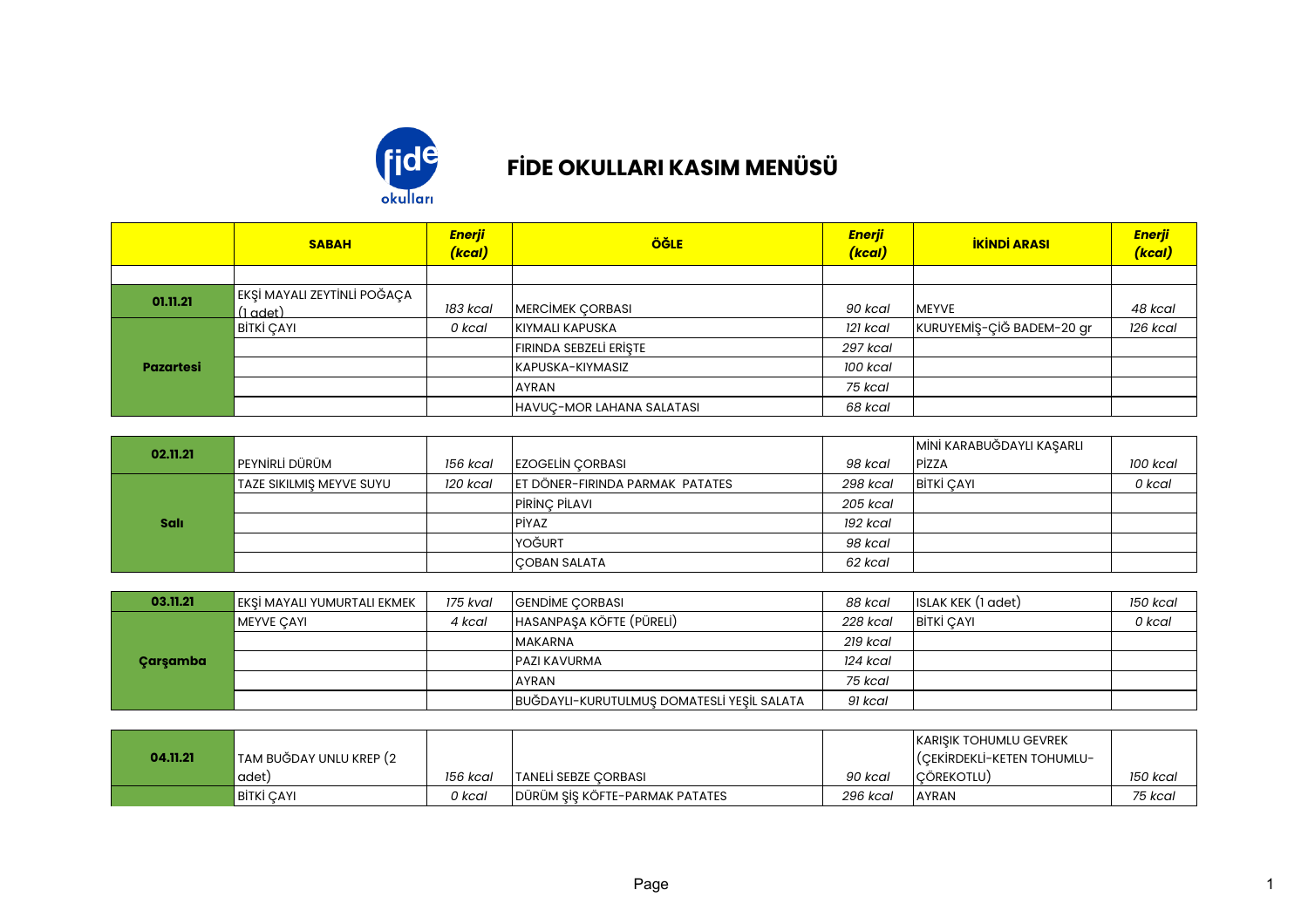| Persembe |  | <b>LAYRAN</b>           | 75 kcal  |  |
|----------|--|-------------------------|----------|--|
|          |  | <b>IMEVSIM SALATASI</b> | 59 kcal  |  |
|          |  | <b>FALAFEL DÜRÜM</b>    | 280 kcal |  |

| 05.11.21    | $\sqrt{\frac{1}{2}}$ ŞEKERSİZ GRANOLA (30 gr) | 133 kcal | DÜĞÜN CORBASI             | 87 kcal  | PORTAKALLI KURABİYE (1 adet) | 132 kcal |
|-------------|-----------------------------------------------|----------|---------------------------|----------|------------------------------|----------|
| <b>Cuma</b> | BITKI CAYL                                    | 0 kcal   | <b>IETLI YAPRAK SARMA</b> | 249 kcal | <b>BITKI CAYI</b>            | 0 kcal   |
|             |                                               |          | <b>SEBZELI ERISTE</b>     | 215 kcal |                              |          |
|             |                                               |          | IPIRASA KAVURMA           | 135 kcal |                              |          |
|             |                                               |          | <u>IYOĞURT</u>            | 98 kcal  |                              |          |
|             |                                               |          | IMEVSİM SALATASI          | 59 kcal  |                              |          |

| 08.11.21         | EKŞİ MAYALI EKMEKLE YAPILMIŞ |          |                              |          |                        |          |
|------------------|------------------------------|----------|------------------------------|----------|------------------------|----------|
|                  | SANDVİC                      | 156 kcal | <b>MERCIMEK CORBASI</b>      | 90 kcal  | <b>IMEYVE</b>          | 48 kcal  |
| <b>Pazartesi</b> | <b>BITKI ÇAYI</b>            | 0 kcal   | LOKUM ET+FIRINLANMIS BROKOLI | 190 kcal | KURUYEMİŞ-FINDIK-20 gr | 126 kcal |
|                  |                              |          | NOHUTLU BULGUR PİLAVI        | 147 kcal |                        |          |
|                  |                              |          | FIRINLANMIS BROKOLİ          | 75 kcal  |                        |          |
|                  |                              |          | <b>AYRAN</b>                 | 75 kcal  |                        |          |
|                  |                              |          | INARLI ROKA SALATASI         | 64 kcal  |                        |          |

| 09.11.21    | FIRINDA KALEM BÖREĞİ (3 adet) | 183 kcal | <b>IYAYLA CORBASI</b>                       | 70 kcal  | ISLAK KEK (1 adet) | 150 kcal |
|-------------|-------------------------------|----------|---------------------------------------------|----------|--------------------|----------|
|             | MEYVE CAYI                    | 4 kcal   | IKURU KÖFTE-KARAMELIZE SOĞANLI SOTE PATATES | 290 kcal | <b>BITKI CAYI</b>  | 0 kcal   |
|             |                               |          | ISEBZELİ KUSKUS                             | 176 kcal |                    |          |
| <b>Salı</b> |                               |          | İKARNABAHAR FIRIN MÜCVER                    | 150 kcal |                    |          |
|             |                               |          | FIRINLANMIS-TAHİNLİ BAL KABAĞI-SEKERSİZ     | 128 kcal |                    |          |
|             |                               |          | YOĞURTLU ELMALI KEREVİZLİ SALATA            | 55 kcal  |                    |          |

| 10.11.21 |                          |          |                              |          | SEKERSIZ FISTIK EZMESI DOLGULU |          |
|----------|--------------------------|----------|------------------------------|----------|--------------------------------|----------|
|          | PEYNİRLİ DÜRÜM           | 156 kcal | <b>IEZOGELIN CORBASI</b>     | 98 kcal  | HURMA (3 adet)                 | 170 kcal |
| Çarşamba | TAZE SIKILMIS MEYVE SUYU | 122 kcal | <b>YESIL MERCIMEK ASI</b>    | 206 kcal | <b>BITKI CAYI</b>              | 0 kcal   |
|          |                          |          | PATATESLİ KAŞARLI KOL BÖREĞİ | 240 kcal |                                |          |
|          |                          |          | YEŞİL MERCİMEK AŞI           | 206 kcal |                                |          |
|          |                          |          | YOĞURT                       | 98 kcal  |                                |          |
|          |                          |          | 'TURSU                       | 10 kcal  |                                |          |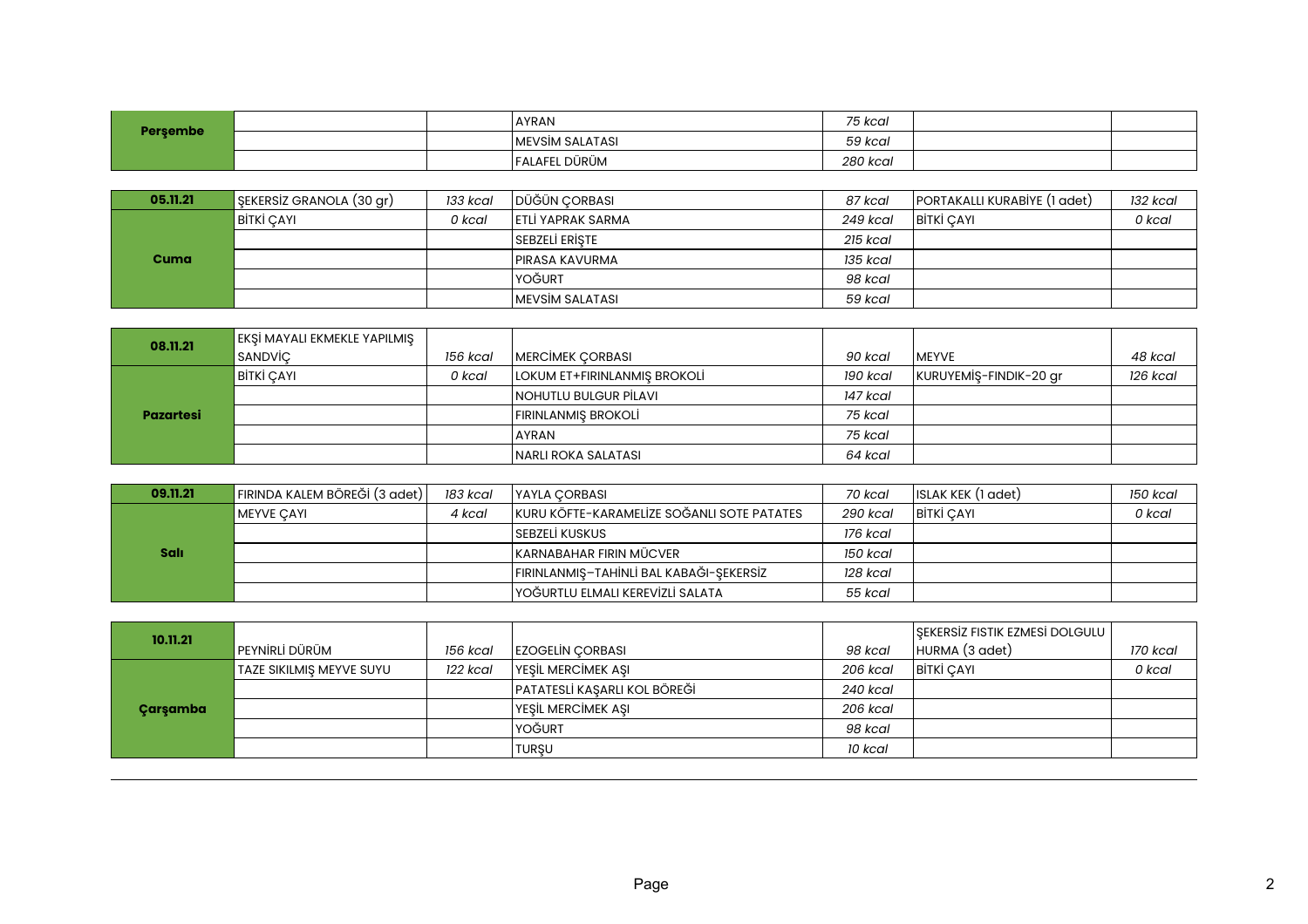| 11.11.21 | SEKERSİZ MEYVELİ YULAFLI |          |                               |          | CÖREK OTLU NOHUT UNLU |          |
|----------|--------------------------|----------|-------------------------------|----------|-----------------------|----------|
|          | MUFFIN (1 adet)          | 183 kcal | TARHANA CORBASI               | 90 kcal  | GALETA (4 adet)       | 125 kcal |
| Persembe | <b>BITKI CAYI</b>        | 0 kcal   | <sup>I</sup> HÜNKAR BEĞENDİ   | 260 kcal | <b>BITKI CAYI</b>     | 0 kcal   |
|          |                          |          | PIRINÇ PILAVI                 | 205 kcal |                       |          |
|          |                          |          | KASARLI FIRIN MANTAR          | 88 kcal  |                       |          |
|          |                          |          | <b>CACIK</b>                  | 42 kcal  |                       |          |
|          |                          |          | KIRMIZI PANCARLI YEŞİL SALATA | 60 kcal  |                       |          |

| 12.11.21 | EKŞİ MAYALI ZEYTİNLİ POĞAÇA |          |                                     |                 |                             |          |
|----------|-----------------------------|----------|-------------------------------------|-----------------|-----------------------------|----------|
|          | (1 adet)                    | 193 kcal | DOMATESLI SEHRIYE CORBA             | 85 kcal         | <b>SEKERSIZ ELMALI TART</b> | 150 kcal |
| Cuma     | TAZE SIKILMIS MEYVE SUYU    | 122 kcal | IZGARA KÖFTE-FIRINDA PARMAK PATATES | 244 kcal        | <b>BITKI CAYI</b>           | 0 kcal   |
|          |                             |          | FIRIN MAKARNA                       | 249 kcal        |                             |          |
|          |                             |          | <b>FELAFEL KÖFTESİ</b>              | <b>280 kcal</b> |                             |          |
|          |                             |          | <b>AYRAN</b>                        | 75 kcal         |                             |          |
|          |                             |          | MEVSİM SALATASI                     | 59 kcal         |                             |          |

| 15.11.21  |              |              |              |  |
|-----------|--------------|--------------|--------------|--|
|           |              |              |              |  |
|           |              |              |              |  |
|           | <b>TATİL</b> | <b>TATİL</b> | <b>TATİL</b> |  |
| Pazartesi |              |              |              |  |
|           |              |              |              |  |
|           |              |              |              |  |
|           |              |              |              |  |

| 16.11.21 |       |       |       |  |
|----------|-------|-------|-------|--|
|          |       |       |       |  |
|          | TATİL | TATİL | TATİL |  |
| Salı     |       |       |       |  |
|          |       |       |       |  |
|          |       |       |       |  |

| 17.11.21 |       |       |       |  |
|----------|-------|-------|-------|--|
|          |       |       |       |  |
|          | тлтіг | тлтіі | ⊤лтіі |  |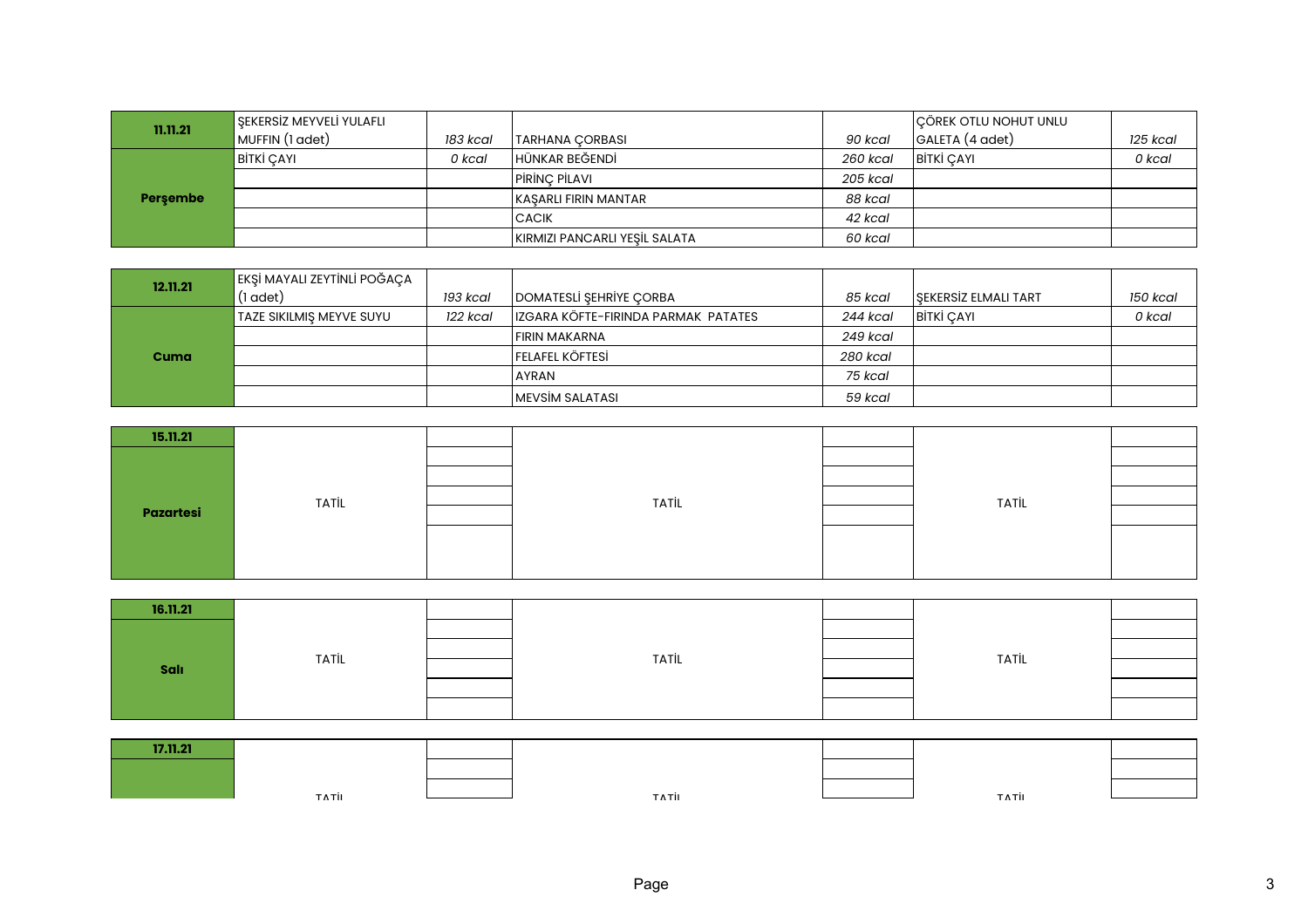| Çarşamba | <b>IAIL</b>  | <b>IAIL</b>  | <b>IAIL</b>  |  |
|----------|--------------|--------------|--------------|--|
|          |              |              |              |  |
|          |              |              |              |  |
|          |              |              |              |  |
| 18.11.21 |              |              |              |  |
|          |              |              |              |  |
|          | <b>TATİL</b> | <b>TATİL</b> | <b>TATİL</b> |  |
| Perşembe |              |              |              |  |
|          |              |              |              |  |
|          |              |              |              |  |
|          |              |              |              |  |
| 19.11.21 |              |              |              |  |
|          |              |              |              |  |
|          | <b>TATİL</b> | <b>TATİL</b> | <b>TATİL</b> |  |
| Cuma     |              |              |              |  |

| 22.11.21         | KARABUĞDAYLI PEYNİRLİ |          |                              |          |                           |          |
|------------------|-----------------------|----------|------------------------------|----------|---------------------------|----------|
|                  | POĞAÇA (1 adet)       | 186 kcal | <b>EZOGELIN CORBASI</b>      | 98 kcal  | <b>IMEYVE</b>             | 48 kcal  |
|                  | MEYVE CAYI            | 4 kcal   | KARNABAHAR GRATEN (KIYMALI)  | 213 kcal | KURUYEMİŞ-ÇİĞ BADEM-20 gr | 126 kcal |
|                  |                       |          | <b>BURGU MAKARNA</b>         | 204 kcal |                           |          |
| <b>Pazartesi</b> |                       |          | KARNABAHAR GRATEN (KIYMASIZ) | 169 kcal |                           |          |
|                  |                       |          | YOĞURT                       | 98 kcal  |                           |          |
|                  |                       |          | <b>COBAN SALATA</b>          | 62 kcal  |                           |          |

| 23.11.21    | PEYNIRLI-YUMURTALI-SEBZELI |          |                           |          | KEÇİ BOYNUZLU ŞEKERSİZ |          |
|-------------|----------------------------|----------|---------------------------|----------|------------------------|----------|
|             | FIRINDA EKSİ MAYALI EKMEK  | 170 kcal | <b>EZME SEBZE CORBASI</b> | 52 kcal  | KURABİYE               | 133 kcal |
|             | TAZE SIKILMIS MEYVE SUYU   | 122 kcal | <b>BALIK IZGARA-SOMON</b> | 248 kcal | <b>BITKI CAYI</b>      | 0 kcal   |
|             |                            |          | FIRINDA KABUKLU PATATES   | 174 kcal |                        |          |
| <b>Sali</b> |                            |          | KURU FASULYE – ETSİZ      | 167 kcal |                        |          |
|             |                            |          | TARCINLI TRABZON HURMASI  | 180 kcal |                        |          |
|             |                            |          | <b>ROKA SALATASI</b>      | 45 kcal  |                        |          |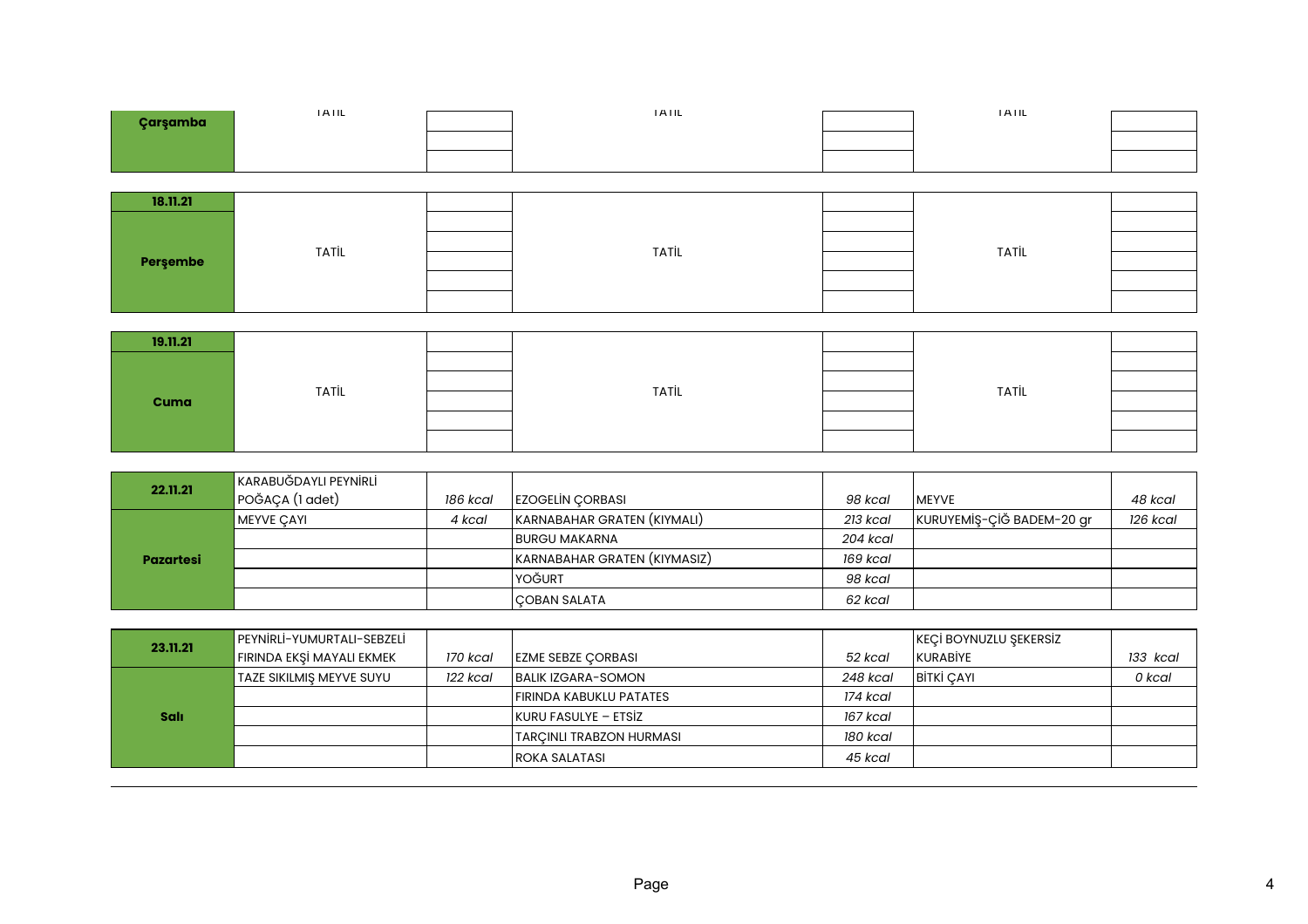| 24.11.21 | <b>SEKERSIZ MEYVELI YULAFLI</b> |          |                                 |          | <b>DEREOTLU PEYNIRLI</b> |          |
|----------|---------------------------------|----------|---------------------------------|----------|--------------------------|----------|
|          | MUFFIN (1 adet)                 | 183 kcal | IYAYLA CORBASI                  | 70 kcal  | KARABUĞDAYLI POĞAÇA      | 186 kcal |
|          | BİTKİ ÇAYI                      | 0 kcal   | SALCALI FIRIN KÖFTE             | 178 kcal | <b>MEYVE CAYI</b>        | 48 kcal  |
| Çarşamba |                                 |          | FIRINDA SEBZELİ ERİŞTE          | 265 kcal |                          |          |
|          |                                 |          | İZEYTİNYAĞLI PORTAKALLI KEREVİZ | 140 kcal |                          |          |
|          |                                 |          | <b>AYRAN</b>                    | 75 kcal  |                          |          |
|          |                                 |          | KİNOALI YEŞİL SALATA            | 106 kcal |                          |          |

| 25.11.21 | TAM BUĞDAY UNLU KREP (2  |          |                              |          |                              |          |
|----------|--------------------------|----------|------------------------------|----------|------------------------------|----------|
|          | adet)                    | 156 kcal | SEBZELİ KIŞ ÇORBASI (TANELİ) | 86 kcal  | SEKERSIZ ISLAK KEK (1 dilim) | 150 kcal |
|          | TAZE SIKILMIŞ MEYVE SUYU | 122 kcal | <b>ETSIZ NOHUT</b>           | 147 kcal | <b>BITKI CAYI</b>            | 0 kcal   |
| Persembe |                          |          | PEYNIRLI TEPSI BÖREĞİ        | 250 kcal |                              |          |
|          |                          |          | YOĞURT                       | 98 kcal  |                              |          |
|          |                          |          | MEVSİM SALATA                | 59 kcal  |                              |          |
|          |                          |          |                              |          |                              |          |

| 26.11.21 |                           |          |                           |          | MİNİ KARABUĞDAYLI KAŞARLI |          |
|----------|---------------------------|----------|---------------------------|----------|---------------------------|----------|
|          | KURU MEYVELİ PİŞMİŞ YULAF | 130 kcal | <b>MERCIMEK CORBASI</b>   | 90 kcal  | PizzA                     | 100 kcal |
|          | BİTKİ ÇAYI                | 0 kcal   | KIYMALI ISPANAK           | 162 kcal | <b>BITKI ÇAYI</b>         | 0 kcal   |
|          |                           |          | lsebzeli krep             | 145 kcal |                           |          |
| Cuma     |                           |          | <b>KIYMASIZ ISPANAK</b>   | 126 kcal |                           |          |
|          |                           |          | <b>AYRAN</b>              | 75 kcal  |                           |          |
|          |                           |          | HAVUC-MOR LAHANA SALATASI | 52 kcal  |                           |          |

| 29.11.21         | PEYNIRLİ DÜRÜM | 156 kcal | TARHANA CORBASI        | 90 kcal  | HAVUC TOPU (SEKERSIZ) | 162 kcal |
|------------------|----------------|----------|------------------------|----------|-----------------------|----------|
| <b>Pazartesi</b> | MEYVE CAYI     | 4 kcal   | <b>BEYTI KÖFTE</b>     | 294 kcal | <b>BITKI CAYI</b>     | 0 kcal   |
|                  |                |          | PIRINC PILAVI          | 204 kcal |                       |          |
|                  |                |          | İ ZEYTİNYAĞLI BARBUNYA | 192 kcal |                       |          |
|                  |                |          | <b>CACIK</b>           | 42 kcal  |                       |          |
|                  |                |          | COBAN SALATA           | 62 kcal  |                       |          |

| 30.11.21 | EKSİ MAYALI EKMEKLE YAPILMIS |          |                            |          |                        |          |
|----------|------------------------------|----------|----------------------------|----------|------------------------|----------|
|          | <b>SANDVIC</b>               | 156 kcal | <b>IEZOGELIN CORBASI</b>   | 98 kcal  | <b>IMEYVE</b>          | 48 kcal  |
|          | 'TAZE SIKILMIS MEYVE SUYU    | 122 kcal | <b>HAMBURGER</b>           | 313 kcal | KURUYEMIS-FINFIK-20 gr | 126 kcal |
|          |                              |          | FIRINDA ELMA DILIM PATATES | 154 kcal |                        |          |